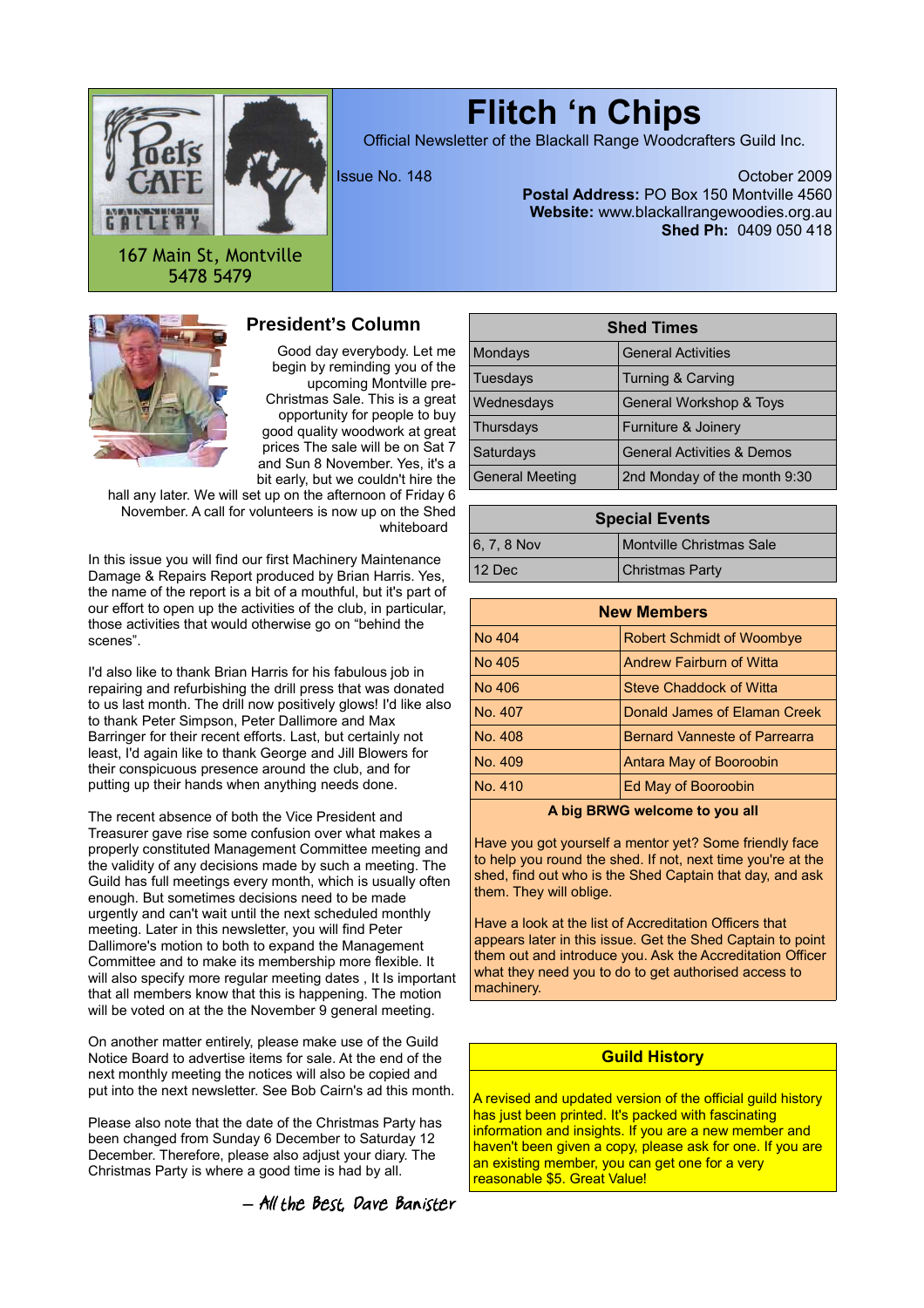# Shed Captain Roster

| October 2009                                                                                                                                         |                |                |                  |    |                      |                |               |
|------------------------------------------------------------------------------------------------------------------------------------------------------|----------------|----------------|------------------|----|----------------------|----------------|---------------|
| Mondays<br>Wednesdays                                                                                                                                |                |                | Thursdays        |    | Saturdays            |                |               |
| $5\phantom{1}$                                                                                                                                       | Dave Banister  | $\overline{7}$ | <b>Bob Keyte</b> | 8  | <b>Lionel Tilley</b> | 10             | Doug Skinner  |
| 12                                                                                                                                                   | Ray Curry      | 14             | Cec Wakerley     | 15 | John Drewe           | 17             | Dave Banister |
| 19                                                                                                                                                   | Dave Banister  | 21             | Keith Muirhead   | 22 | <b>Terry Crowson</b> | 24             | Warne Wilson  |
| 26                                                                                                                                                   | George Blowers | 28             | John Close       | 29 | John Clarke          | 31             | Peter Simpson |
|                                                                                                                                                      |                |                |                  |    |                      |                |               |
| November 2009                                                                                                                                        |                |                |                  |    |                      |                |               |
| 2                                                                                                                                                    | Dave Banister  | $\overline{4}$ | <b>Bob Keyte</b> | 5  | Lionel Tilley        | $\overline{7}$ | Doug Skinner  |
| 9                                                                                                                                                    | Ray Curry      | 11             | Cec Wakerley     | 12 | John Drewe           | 14             | Dave Banister |
| 16                                                                                                                                                   | Dave Banister  | 18             | Keith Muirhead   | 19 | <b>Terry Crowson</b> | 21             | Warne Wilson  |
| 23                                                                                                                                                   | George Blowers | 25             | John Close       | 26 | John Clarke          | 28             | Peter Simpson |
| 30                                                                                                                                                   | Dave Banister  |                |                  |    |                      |                |               |
| <b>TUESDAYS</b> are organized by carvers including George Blowers.<br>If you can't make it on your day, please arrange for someone to swap with you! |                |                |                  |    |                      |                |               |



# **ALL ABRASIVES INDUSTRIAL ABRASIVES SUPPLIER**



**DAVID BLACK PROPRIETOR** 

Phone: (07) 5443 9211<br>Phone: (07) 5443 9527<br>Mobile: 0413 945 798<br>Fax: (07) 5443 5714<br>4/20 Kayleigh Drive Maroochydore Qld 4558

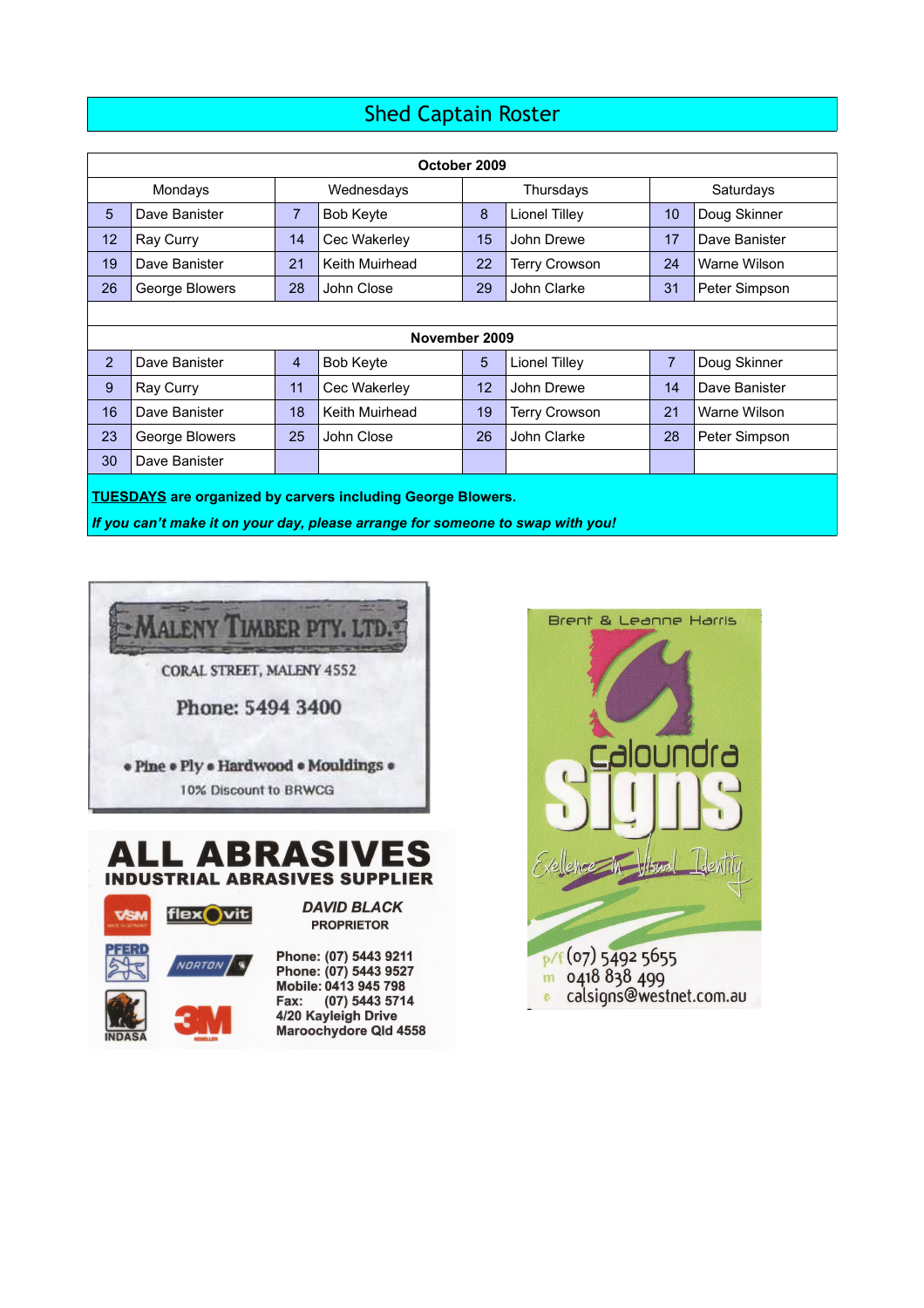

# **MAPLETON HARDWARE** Your handy hardware store

Corner. Obi Obi Rd & Emu Walk **MAPI FTON** Phone/Fax: 5445 7773 *"Dremels" & Accessories "Carb-i-tool" Router Bits*

*See us first for WATTYL stains & paints; dressed timber; sheet goods & dowels; hand & power tools at low, low prices; tool sharpening service; key cutting; and nursery & garden supplies. C'mon in and say G'day! …........... Rob & Toni*



Antique Furniture Restoration Supplies 48 Webster Road, Stafford, 4053 Fax (07) 3112 6197 Ph (07) 3391 5764 www.goodsandchattels.com **10% Discount for Club Members** 



# **Adjusting and Resetting Machinery**

At the October monthly meeting, I expressed my concerns about the use of machinery:

- Some members are adjusting machinery that simply doesn't need adjusting.
- If necessary adjustments have been made, then members should reset the machines appropriately.

For the pieces of machinery I have in mind, I would like to make the following observations:

- Bandsaws: the only adjustment you should ever make is to the height.
- Jointers: you should only ever need to adjust either (I) the rise and fall on the infeed table or (ii) the width.

If you do feel the need to make other changes, then approach the Shed Captain or Shed Manager first.

Secondly, for some other items, where adjustments are more common, and when you have finished using these items, I suggest the following resetting:

- For the combination saw:
	- set the angle back to 90°
	- the blade height to full
	- put the guard back if removed
	- set the sliding table angle back to 90°
- For the sliding compound mitre (aka docking) saw:
	- set the angle back to 90°
	- the tilt to vertical
	- the height back to full cut.
- For the thicknessers:
	- set the thickness back to around 25mm.

Finally, don't try to force the machines. Let the blades do the work.

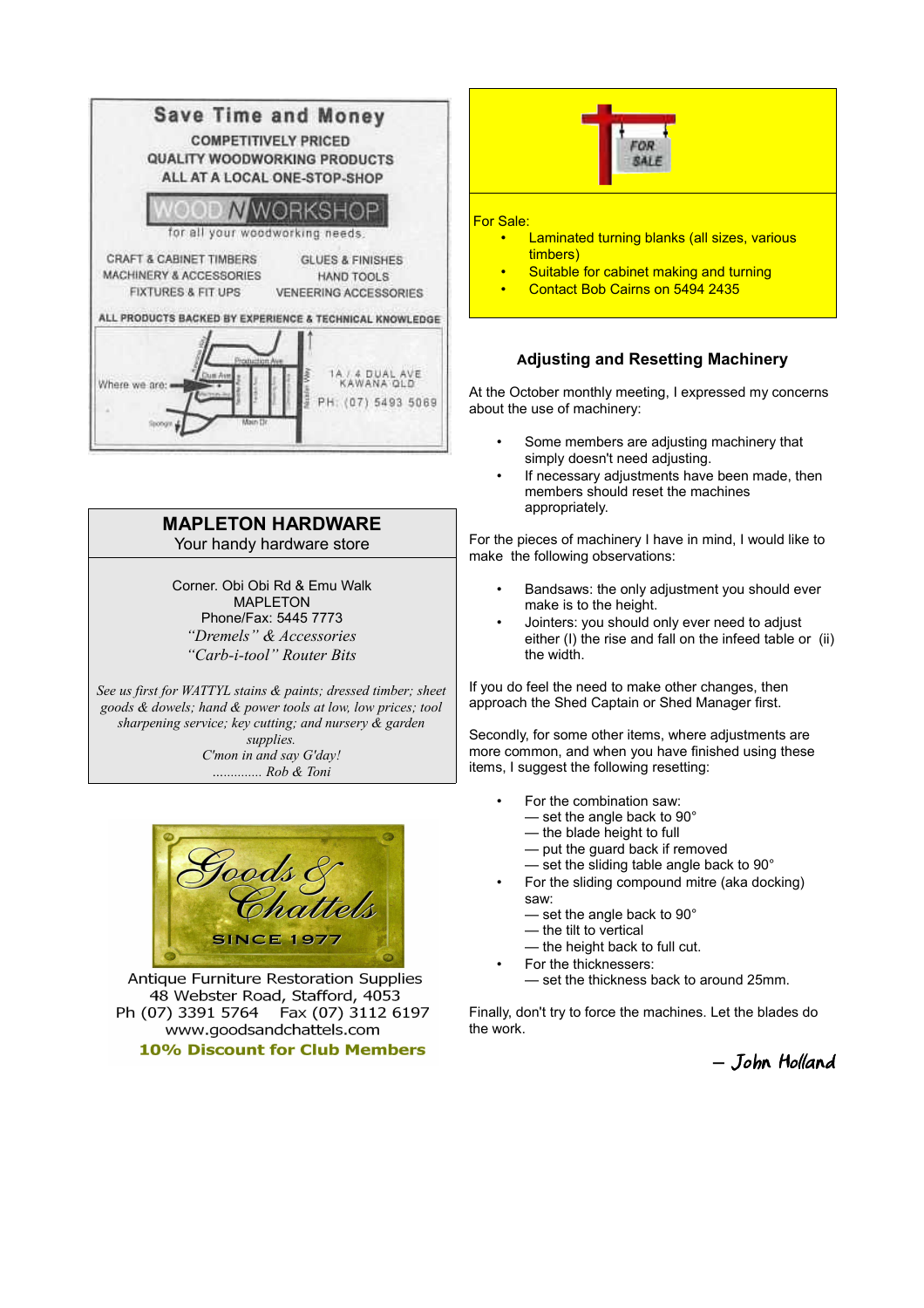#### **MANAGEMENT COMMITTEE: INFORMATION for MEMBERS**

#### Background:

Due to the recent absence of the Vice President and Treasurer, some confusion existed over the make up of the Management Committee and decision-making authorities. The following changes are proposed to cover such eventualities in the future.

#### 1 Membership of the Management Committee

The constitution states that the Management Committee shall consist of the President, Vice President and Treasurer and "such number or other members as members of the association at any general meeting from time to time may appoint" Currently the BRWG Management Committee consists of the President, Vice President and Treasurer.

It is proposed to expand the Management Committee to include the Secretary (provided that the Secretary is a member of the Guild) and the two Shed Managers. This will take the total membership to six.

To cover absentees it is proposed to nominate the Assistant Treasurer and Assistant Secretary as replacements for the Treasurer and Secretary if they are absent.

Resolution to be put to November General Meeting

- 1. That the membership of the Management Committee currently consisting of the President, Vice President and Treasurer be expanded to include the Secretary (provided that the Secretary is a member of the Guild) and the two Shed Managers.
- 2. That in the event of the unavailability of the Treasurer the Assistant Treasurer will act for the Treasurer and that in the event of the unavailability of the Secretary the Assistant Secretary will act for the Secretary.

2 Frequency of Meetings (for the information of members)

The constitution requires that the Management Committee shall meet at least every two months and provides for the Committee to decide on the frequency of meetings. It also lays down a fairly onerous procedure if special meetings are called. To provide the necessary decision making flexibility, given the dynamic nature of BRWG and to conform to the constitution, weekly Management Committee meetings will be scheduled. A meeting need not proceed if there is no business to attend to. The minutes will simply record this fact. The Management Committee will delegate authority to one or more BRWG members (i.e. Shed Captains) to act alone on critical items. In this case the Management Committee will be briefed on the action at its next meeting.

#### **CHAINSAWS: Tuning is Tricky** Article 8 of 11

After a long period of operation, or even if you haven't used your chainsaw for some time, you might feel that it is not performing as well as it has done in the past.

You've done the basic checks of fuel, filters, ignition and you're satisfied these are in order. Then maybe it's time for an engine tune.

If you feel your chainsaw engine needs tuning, set the main jet and the low speed jet according to the manufacture's recommendations. If the saw is not running smoothly at these settings, it might require the attention of your local chainsaw dealer to properly tune the machine, because a rev counter must be used to make the settings accurately.

DON'T try to tune "by ear". This can cause the engine to over-rev, with the possibility of seizure. Remember that an over–revving engine is NOT producing more power. Chainsaw engines are designated to produce their maximum power at an **optimum** level of engine speed, neither more nor less.

A CAUTION: The latest model chainsaws are fitted with transistorised ignition, which has the advantage of requiring no maintenance and being extremely efficient and reliable. However, there are some things you must not do with the transistorised systems:

DON'T pull the spark plug from the cylinder, then put the high-tension cable on the plug and turn the engine to see if the plug sparks. The result could be:

- 3. The chainsaw will catch fire
- 4. The ignition system will burn out if the spark plug is not grounded properly.

Correct tuning of a modern, high-performance small twostroke motor as used in a chainsaw is a job for an expert, not an enthusiastic amateur.

NEXT – The Electric Chainsaw

*―* Mr Ed

#### **Spotted any Leaks?**

John Holland has been up on the Shed roof trying to seal leaks with silicone. Next time it rains, and you spot a leak, then let him know.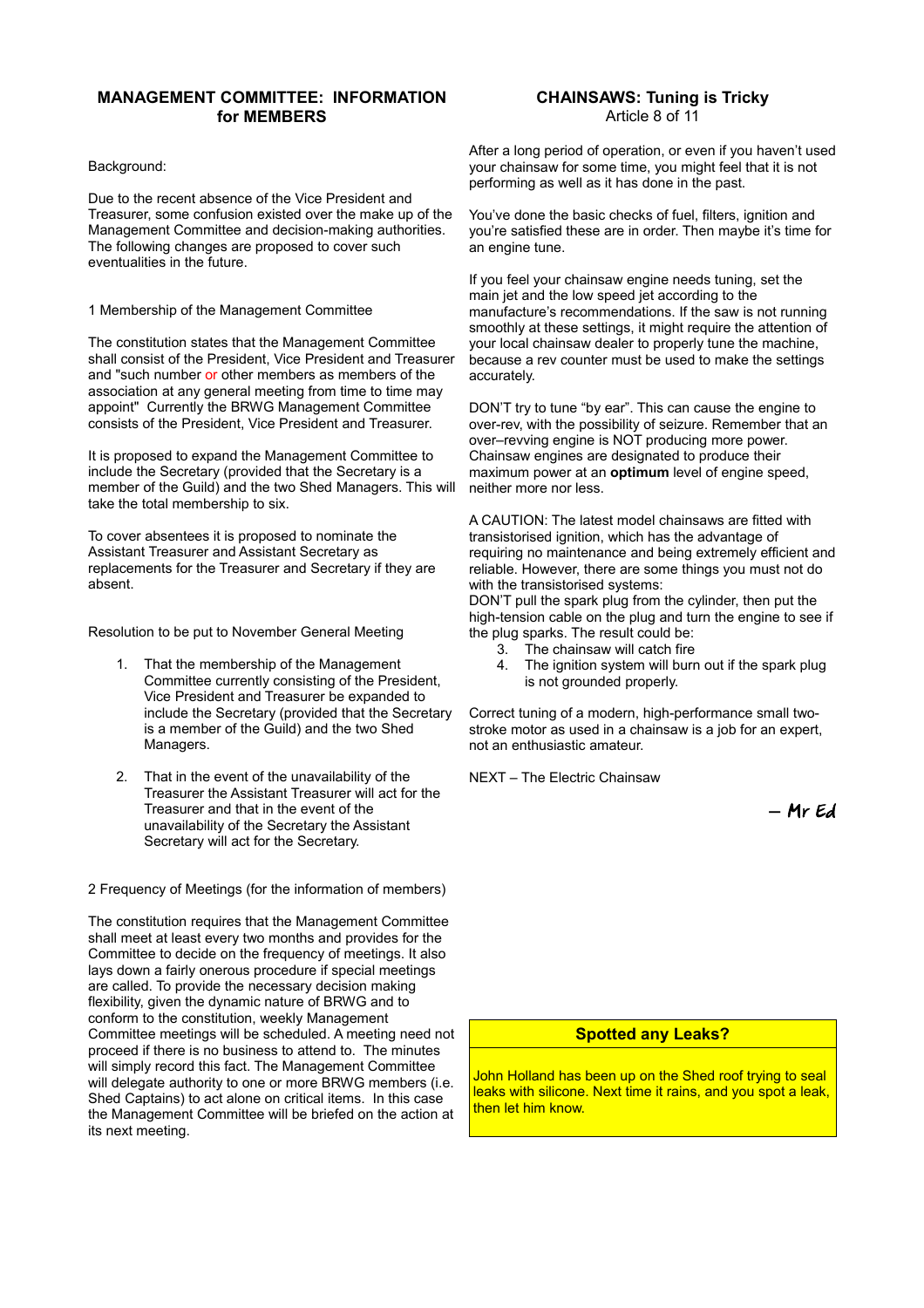#### **Timber flow and Storage**

The warmer weather is increasing the efficiency of drying in the kiln, and the new method of bolting down the green slabs has led to much better results with a large reduction in warping problems. Those dry slabs now in the racks, and which were removed from the kiln in September, are free of serious warping, and the higher proportion of usable timber will add real value for the Guild.

Ron Donald has been slabbing regularly due to the fine weather. We now have growing stacks of green slabs ready for the next kiln loading. Green timber in these stacks includes Jacaranda, Camphor Laurel and Queensland Maple.

An up-to-date timber price list is now in use. A copy appears below. Members should remember the following points:

- Slabs and other timber may be cut cross-grain provided the remaining offcut is not less than 1200mm. An additional \$3.00 is payable otherwise.
- Timber sales to non-members carry a 20% surcharge.
- Please ensure that all timbers taken from the shed must be paid for that day. Timber may be left in the shed, with the member's name clearly marked, to reserve the timber of one week.

# *―* Warne Wilson

## **Buying Timber?**

The procedure for buying timber is as follows:

- **First, select the timber you want to purchase**
- Contact one of the members authorised to calculate costing (see below).
- Do not cut the timber yourself beforehand.
- The authorised member will measure the timber in your presence and quote a price that allows for any defects.

The people with the authority to cost and sell timber are:

- Shed managers
- **Shed captains**
- **Activity officers**

| <b>Timber Prices per Cubic Metre</b>                  |           |  |  |  |
|-------------------------------------------------------|-----------|--|--|--|
| Bunya & local pine                                    | \$1000.00 |  |  |  |
| <b>Camphor &amp; Flooded Gum</b>                      | \$1250.00 |  |  |  |
| <b>Silky Oak, White Cedar,</b><br>Jacaranda and Mango | \$1500.00 |  |  |  |
| <b>Karri Pine</b>                                     | \$2000.00 |  |  |  |
| <b>Red Bean</b>                                       | \$2600.00 |  |  |  |
| <b>Red Cedar</b>                                      | \$3000.00 |  |  |  |
| <b>Yellow Wood</b>                                    | \$3000.00 |  |  |  |
| Add 20% premium for non-members                       |           |  |  |  |



Contact Roger Loughnan Real Estate for the largest range of exclusively listed properties on the Blackall Range from \$100,000 - \$2,000,000. Actively supporting our community

#### **Eh?**

Jack, an elderly woodworker, feared his wife, Becky, was getting hard of hearing.

So one day Jack called her doctor to make an appointment to have her hearing checked. The GP made an appointment for a hearing test in two weeks, and said that meanwhile there's a simple test the husband could do to give the doctor some idea of the state of her problem.

Here's what you do, said the Doctor, "Start out about 40 feet away from her, and in a normal conversational speaking tone see if she hears you. If not, go to 30 feet, then 20 feet, and so on until you get a response.

That evening, the wife is in the kitchen cooking dinner, and he's in the living room. He thinks to himself that he is about 40 feet away. "Let's see what happens," he mutters.

Then in a normal tone he asks, ''Dear, what's for supper?" No response. So Jack moves to the other end of the room, about 30 feet from Becky and repeats, "Dear, what's for supper?"

Still no response.

Next he moves into the dining room where he is about 20 feet from Becky and asks, "What's for supper, dear?"

Again he gets no response. So he walks up to the kitchen door, only 10 feet away. "What's for supper, dear?" Again there is no response. So he walks right up behind her. "What's for supper, dear?"

She replies, "For God's sake, Jack! For the FIFTH TIME. I SAID CHICKEN!"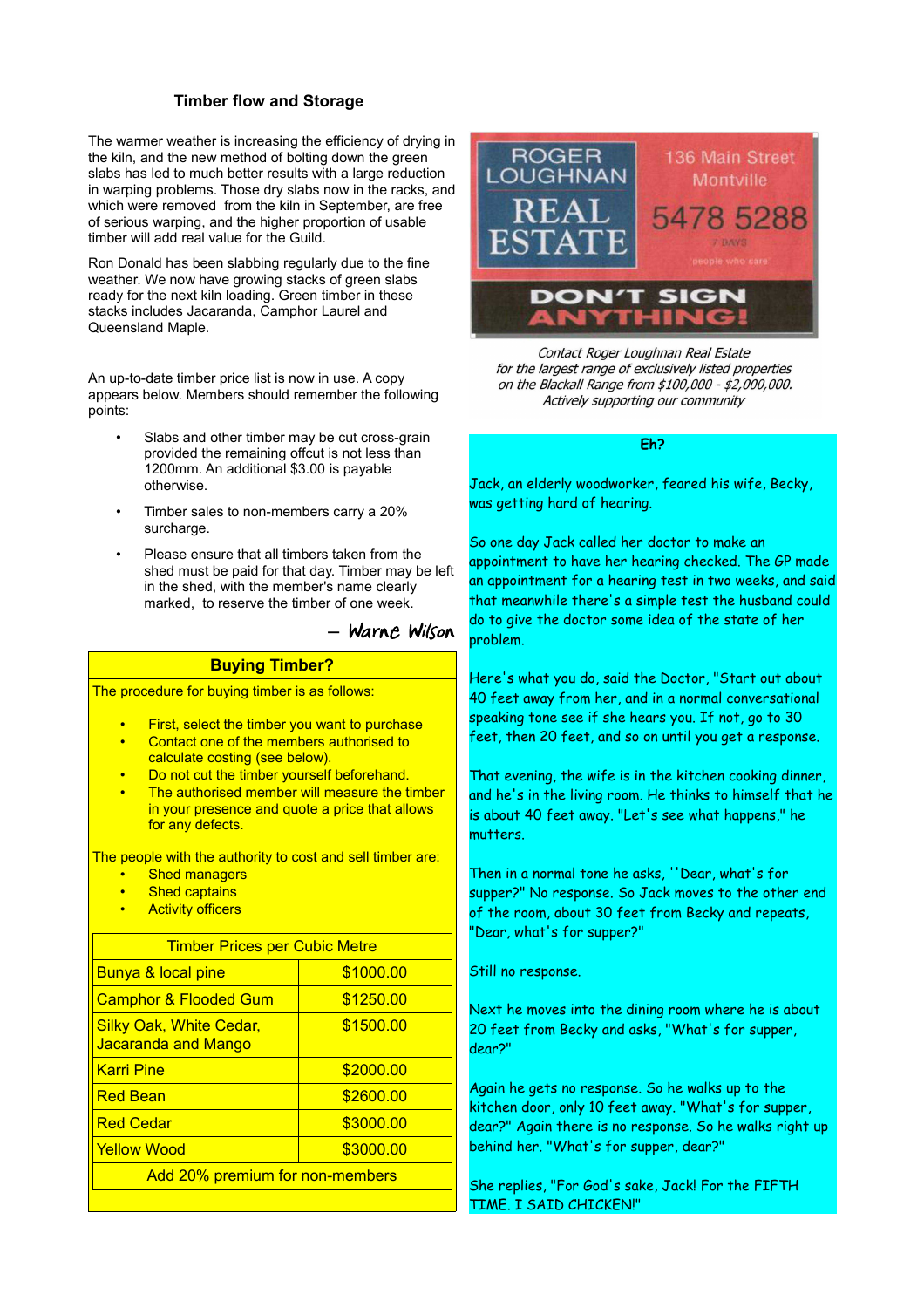#### **Homage to Bonnie Scotland**

You should be careful about stereotyping the Scots as mean. There was a recent letter to an Aberdeen newspaper which said "If you print any more jokes about mean Scotsmen I shall stop borrowing your paper." --------------------------------------------------------------- Why are they putting Englishmen at the bottom of the

ocean? They found out that deep down, they're really not so

---------------------------------------------------------------

Sign at a Scottish golf course: "Members will refrain from picking up lost balls until they have stopped rolling." ---------------------------------------------------------------

Two Scots woodies are in the Shed alone, when one of them collapses. He doesn't seem to be breathing and his eyes are glazed.

The other woodie gets out his phone and calls triple-0. "Ah think ma pal's deed! What can ah doo?", he gasps. "Calm down" says the operator, "I can help. First, let's make sure he's dead."

There is silence, then a chainsaw is heard. Back on the phone, the woodie says: "Orright, now what?" ---------------------------------------------------------------

A border collie dog goes into a telegram office in Glasgow, picks up a blank form and writes: "Woof. Woof. Woof. Woof. Woof. Woof. Woof. Woof. Woof." The clerk examines the form and kindly tells the dog: "There are only nine words here. You could send another Woof for the same price." "But," the collie replies, "that would make no sense at all."

---------------------------------------------------------------

---------------------------------------------------------------

Q. How do you get two bagpipes to play in perfect unison?

A. Shoot one.

bad.

Robbie and Angus are golfing on a lovely day when Rob misses an easy putt. "Dammit!" he exclaims. "Missed the wee bugger!" "Oh you shouldn't use language like that," warns Angus. "God'll strike you down with a bolt of lightning." Robbie grumbles and ignores his friend. A few moments later Angus is getting ready to putt when a lightning bolt shoots straight out of the sky and strikes him dead. God exclaims: "Dammit! Missed the bugger!"

**Och Aye the Noo!!**

#### **Maintenance record for machinery**

| 09/09/09 | Faulty motor removed from drum sander.<br>Taken by Dave Banister for repair.                                                                                                                                                                                                                                        |
|----------|---------------------------------------------------------------------------------------------------------------------------------------------------------------------------------------------------------------------------------------------------------------------------------------------------------------------|
| 12/09/09 | Donated pillar drill refurbished. Post was<br>secured into base with turned hardwood<br>block (Paul Sidall). Seized and rusted<br>bush on idler wheel was freed. Broken<br>handle replaced. Motor slide bushes<br>cleaned and motor realigned. New belts<br>fitted. \$35.20 All was cleaned and part<br>re-sprayed. |
| 16/09/09 | Repaired Motor (faulty cut-out switch)<br>refitted to drum sander.                                                                                                                                                                                                                                                  |
| 19/9/09  | Post drill, idler bush freed and lubricated,<br>new belts required.                                                                                                                                                                                                                                                 |
| 23/09/09 | 2 new 'V' belts fitted to 6 foot post drill.<br>\$17                                                                                                                                                                                                                                                                |
| 23/09/09 | New 10" sanding disc fitted to belt<br>sander                                                                                                                                                                                                                                                                       |
| 26/09/09 | Lower thrust bearing renewed as former<br>had seized, on band saw No. 2.                                                                                                                                                                                                                                            |
| 26/09/09 | New blade fitted to Wadkin band saw.<br>Guides adjusted and aligned, table<br>centred and table guide groove<br>machined.                                                                                                                                                                                           |
| 03/10/09 | Sanding belt renewed on belt sander.                                                                                                                                                                                                                                                                                |
| 03/10/09 | Portamill serviced and blade re-<br>sharpened.                                                                                                                                                                                                                                                                      |
| 10/10/09 | New drive chain fitted to Portamill.                                                                                                                                                                                                                                                                                |
| 12/10/09 | Further adjustments to the guides on the<br>Wadkin band saw.                                                                                                                                                                                                                                                        |
| 12/10/09 | Slight adjustment to the cutting angle of<br>the Wood Wiz to reduce the stepping.                                                                                                                                                                                                                                   |

### *―* Brian Harris

### **Brian Harris**

As well as maintaining our new register of machinery damage and repairs, Brian Harris is our newest Activity Officer. He offers this potted biography. "Born and educated in London. Further education in 7 trades at the Brixton School of Building. Worked for father in his Garage and Engineering business. Moved with parents to a farm they had bought in Sussex. Married and built a lowset, doing all bricking, plumbing, electrics, 1<sup>st</sup> & 2<sup>nd</sup> fixings. Worked 27 years for new car distribution companies, both driving 12 car transporters and driver training then in the office on allocation. Took early retirement. Refurbished two houses before living in them doing total replumbing and rewiring. Something you cannot now do in the UK without endless paperwork and certificates. Finally moved from the UK to Flaxton in 2008 and found Woodies. Best move ever I think."